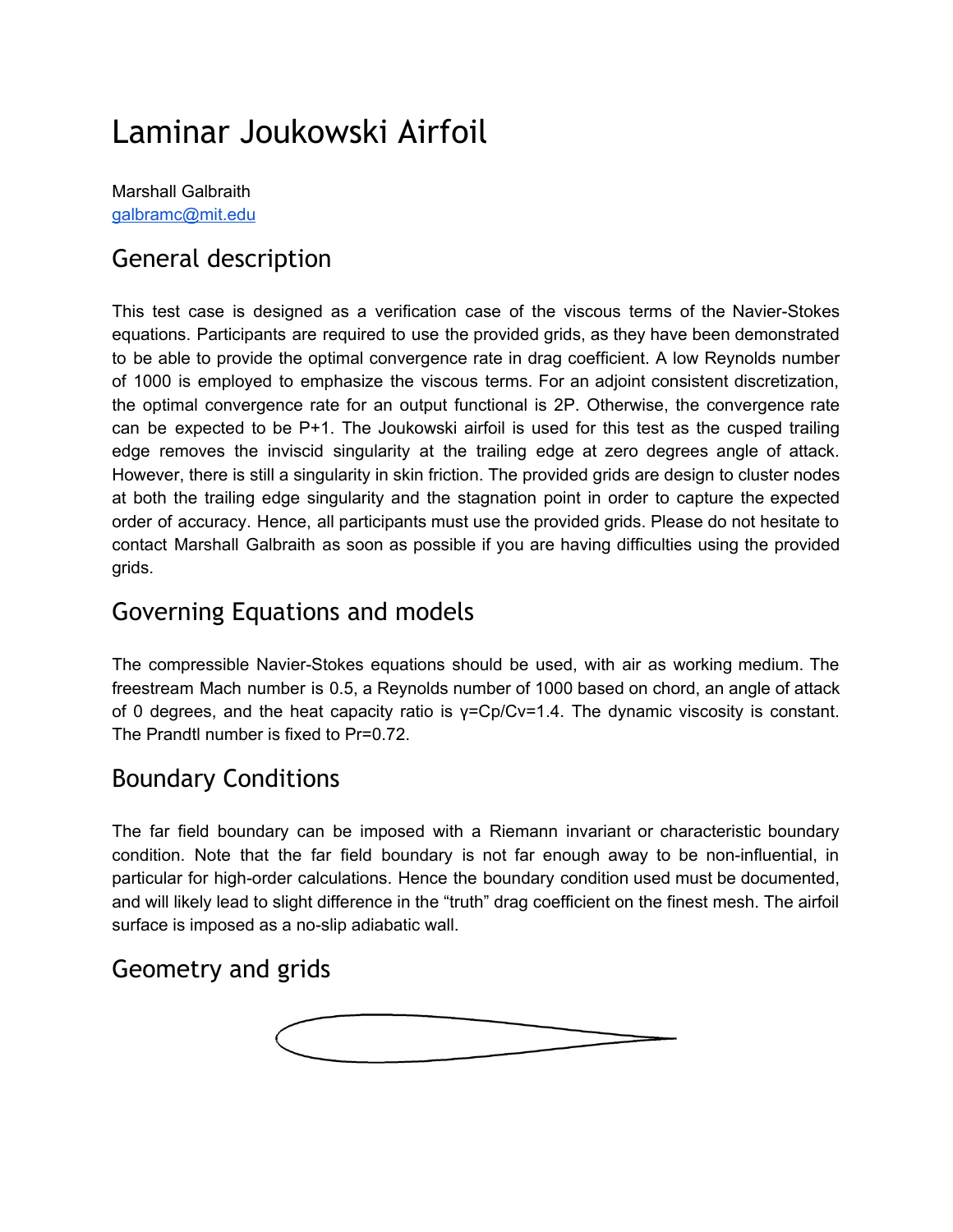The geometry of the Joukowski airfoil is shown in the adjacent figure. Structured, unstructured quadrilateral, and unstructured triangular grids are provided via a set of Python scripts. The provided grids must be used by all participants, through custom and adapted grids are also welcomed in addition to the provided grids. A python script (Laminar.py) is provided that generates the grids. This allows participants to generate custom file formats if desired. Please contact Marshall Galbraith if you have any problems generating the grids.

### Common Inconsistencies

The following is a list of common inconsistencies that can lead to computing a different "truth" drag coefficient value.

- 1. Using a different Prandtl number than 0.72.
- 2. Using Sutherland's law rather than constant viscosity.
- 3. Using isothermal wall rather than adiabatic wall.

#### Mandatory campaign

The main objective is to demonstrate grid convergence of drag coefficient on a sequence of successively refined meshes. The provided meshes must be used for all calculations, whereas additional computations on unstructured meshes will be accepted as well. Participants should provide a non-dimensional drag coefficient error for each of the grids. Due to variations in boundary condition implementations, participants should compute a reference drag coefficient on the finest grid with the highest order of accuracy available in their software. The drag coefficient error for each grid is computed relative to this reference drag coefficient. Participants should also verify that machine zero lift is computed on all grids.

- 1. Start the simulation from a uniform free stream with M = 0.5 everywhere, and monitor the  $L<sub>2</sub>$  norm of the density residual. Compute the work units required to achieve a steady state where the density residual has dropped at least 10 orders of magnitude.
- 2. Perform this exercise for at least three different meshes and with different orders of accuracy to assess the performance of high-order schemes of various accuracy.
- 2. Plot the drag coefficient error vs. work units to evaluate efficiency, and drag coefficient error vs. length scale to assess the numerical order of accuracy.
- 3. The raw data should be provided in three columns,  $h = 1/\sqrt{nDOFs}$ , drag coefficient, and work units. The data should be separated by different p values. An example format is provided below: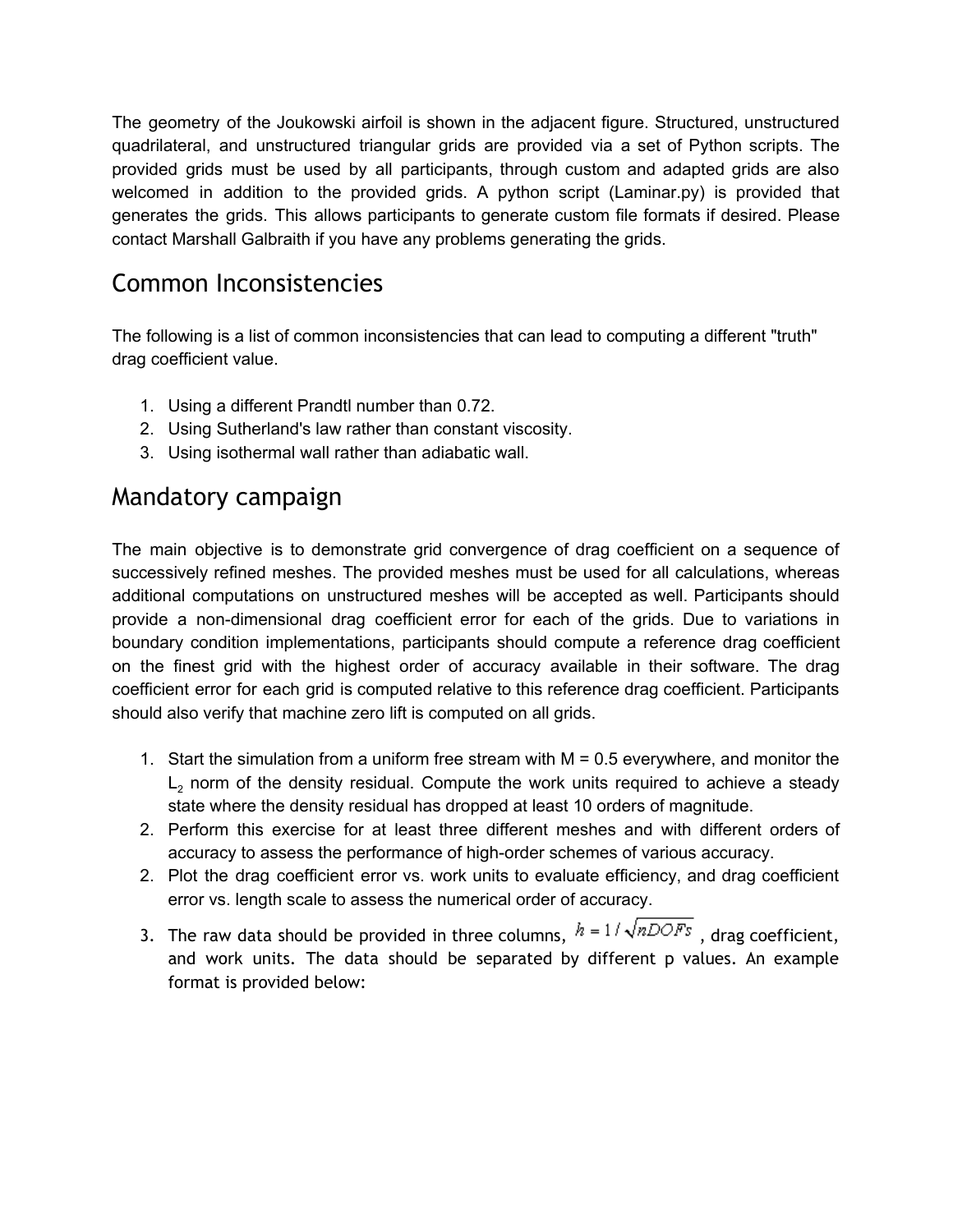| $P = 0$        |            |                       |
|----------------|------------|-----------------------|
| $1$ /sqrt(DOF) | Cd         | Work Units (optional) |
| <b>XXX</b>     | <b>XXX</b> | <b>XXX</b>            |
| <b>XXX</b>     | <b>XXX</b> | <b>XXX</b>            |
| $P = 1$        |            |                       |
| 1/sqrt(DOF)    | Cd         | Work Units (optional) |
| <b>XXX</b>     | XXX        | <b>XXX</b>            |
| <b>XXX</b>     | <b>XXX</b> | XXX                   |

## Presentation Guideline

Participants verification slide should include a plot of the order of accuracy that includes the reference slope lines as illustrated in the figure below. These slope lines provide a consistent reference across all presentations. The data for the slopes are given below, and provided in a tecplot format on the website. Please use either the P+1 or 2P slopes depending on the expected order of accuracy of the scheme.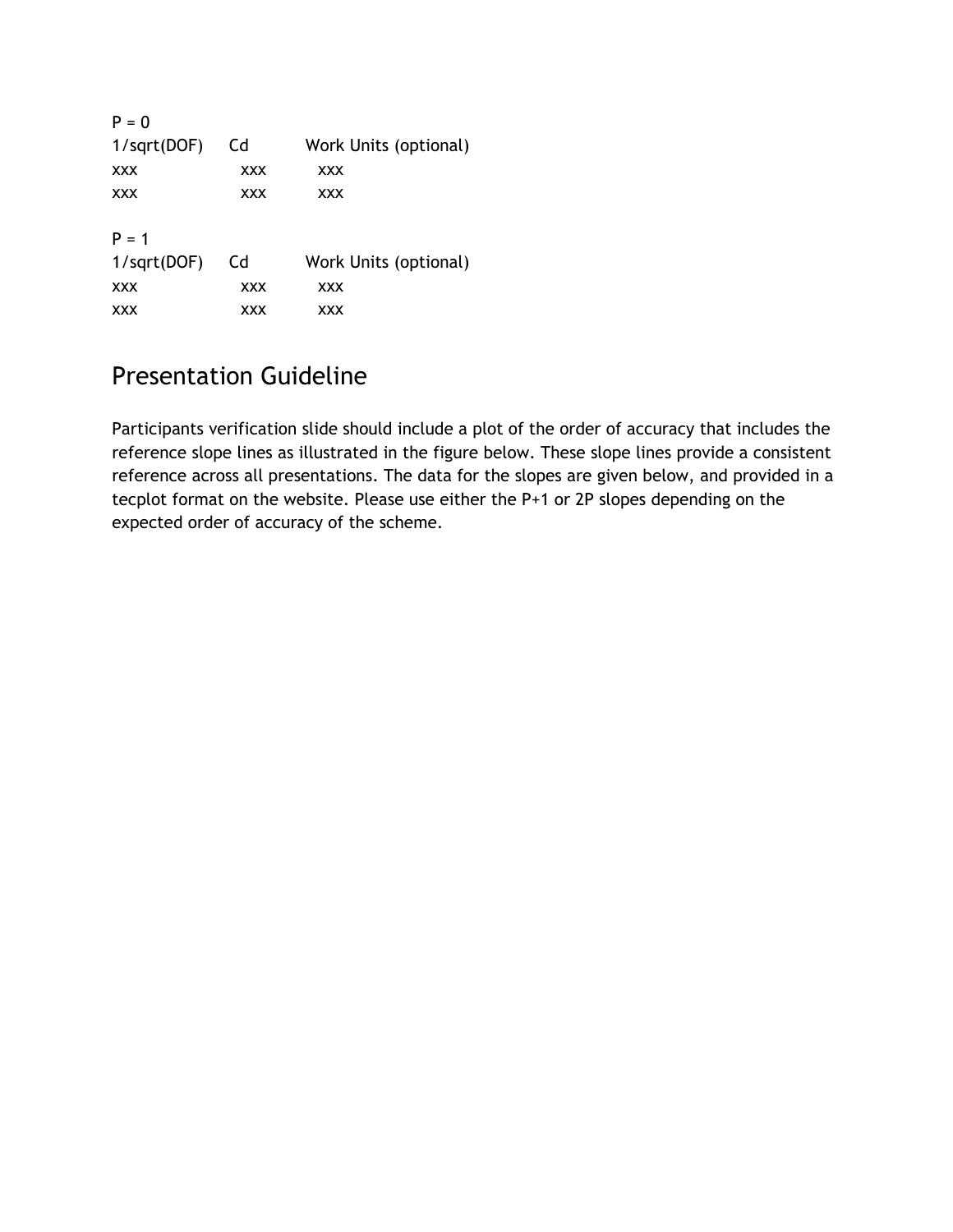

Example order of accuracy plot that includes P+1 reference slope lines

#### **Reference slope lines for P+1 slopes**

P=1 Slope of 2 1/sqrt(DOF) Cd Error 0.0220970869 1.86E-002 0.0004882813 9.10224687351475E-06

P=2 Slope of 3 1/sqrt(DOF) Cd Error 0.0132582521 3.02E-003 0.0005859375 2.6056752059198E-07

P=3 Slope of 4 1/sqrt(DOF) Cd Error 0.0132582521 3.02E-003 0.0005859375 1.15155662979722E-08

P=4 Slope of 5 1/sqrt(DOF) Cd Error 0.0099436891 4.93E-004 0.0012429611 1.5E-08